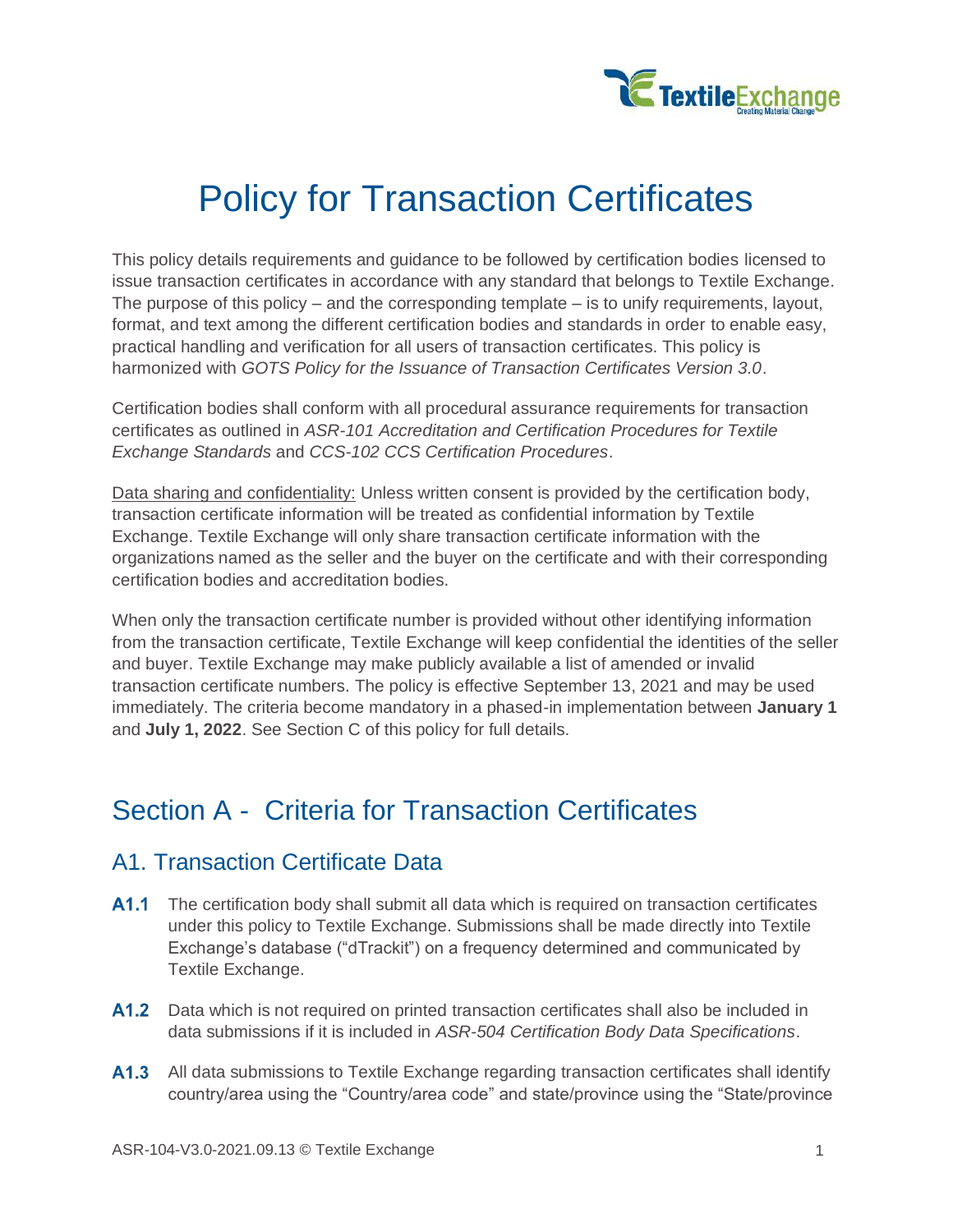

code", as specified in *ASR-214 Geographic Classification* (referred to as "*ASR-214*" in this document).

## A2. Document Structure

- **A2.1** The transaction certificate shall be issued by the certification body using the most recent version of *ASR-205 Template for Transaction Certificates*. References to the "template" refer to this document.
- **A2.2** All template text (not highlighted) which appears on the template shall be included on each transaction certificate, even if it is not directly referenced in this policy. All field text (highlighted in grey) shall be replaced by the applicable data. All instruction text (highlighted in light green) shall be deleted.
- A2.3 Information from Box 1 to Box 7 shall appear on the first page. Box 8 should appear on the first page, but may appear or continue on the second page if more space is needed. The second page shall begin with Box 8 or Box 9 and continue for as many pages as necessary.
- A2.4 The transaction certificate template may be modified to use an alternative font or add graphical elements to reflect the certification body's branding.
- <span id="page-1-0"></span>This policy refers to the use of terminology and codes specified in *ASR-213 Material, Processes, & Products Classification* (referred to as "*ASR-213*" in this document). *ASR-213* allows for use of User Specific Terms under specified conditions.

## A3. Standard Formats

- A3.1 The official transaction certificate shall be published in English. An unofficial translated version may also be prepared by the certification body. Translations may be provided to the certified organization, but they are to be clearly identified as for informational purposes only (e.g. a non-English version shall not be digitally signed). Bilingual or multilingual scope certificates are not allowed.
- <span id="page-1-1"></span>The lists of countries/areas and states/provinces from *ASR-214* shall be used when listing addresses of facilities and raw material origin. The exact names of geographic areas (country/area and state/province) should match the "Country/area name" and "State/province name" in *ASR-214*.
- EXAMPLE: Puerto Rico is listed as a separate country/area from the United States in *ASR-214* and therefore shall not be listed as part of the United States. When referencing the United States on a scope certificate, it is preferred to say "United States" though "United States of America" or "USA" are also acceptable.
- <span id="page-1-2"></span>A3.3 Dates shall be specified using the ISO 8601 format: YYYY-MM-DD, e.g. 2021-07-01.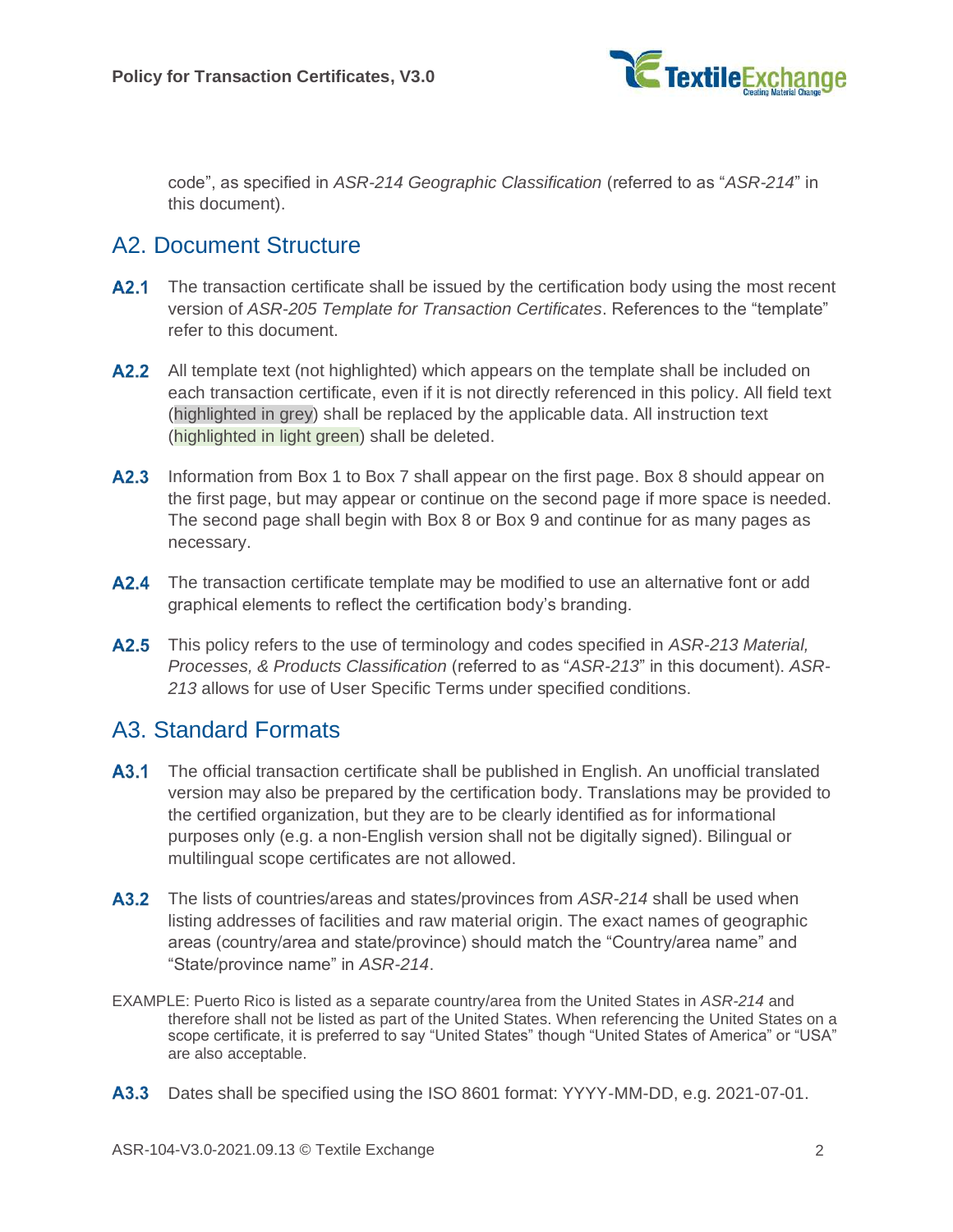

<span id="page-2-2"></span>A3.4 When writing numbers, the "." character shall be used as a decimal point, and the "," character shall be used as a thousands separator, e.g., 12,345.67.

## <span id="page-2-1"></span>A4. Certificate Authentication

- A4.1 The transaction certificate shall be issued as a digital document in PDF format.
- **A4.2** The certification body shall inform Textile Exchange of how their certificates can be authenticated. Textile Exchange will publish information about how certificates can be authenticated online at [www.TextileExchange.org/Certificates,](http://www.textileexchange.org/Certificates) which is referenced on the certificate. One or more of the following alternatives shall be used by each certification body:
	- **A4.2.1** A specific email address from which the certification body will respond to confirm certificate validity within two business days;
	- **A4.2.2** The address (URL) of a single web page which can be visited to look up valid certificates;
	- **A4.2.3** A reference that a URL will be provided on each certificate (either as text or as a QR code), and specification of the domain name in the URL;
	- **A4.2.4** A statement that the cryptographic signing certificate may be used for authentication, together with the specification of the name of the certificate authority which issued the cryptographic signing certificate (see [A4.3\)](#page-2-0) and the company name of the holder of the cryptographic signing certificate; or
	- **A4.2.5** Another method of authentication approved by Textile Exchange.
- <span id="page-2-0"></span>**A4.3** If the certification body is using digital signing to allow for authentication of the certificate, the PDF document shall be signed by means of a cryptographic certificate issued by a certificate authority or trust service provider which is specified on the Adobe Approved Trust List (AATL) or which is derived from a certificate authority on the AATL. The signature shall be applied with permissible operations on the document restricted to reading and printing. No further operations shall be allowed after signing. The holder of the cryptographic signing certificate may be the certification body itself or it may be a trust service provider.
- NOTE: For a current list of these certificate authorities see [https://helpx.adobe.com/acrobat/kb/approved](https://helpx.adobe.com/acrobat/kb/approved-trust-list1.html)[trust-list1.html.](https://helpx.adobe.com/acrobat/kb/approved-trust-list1.html)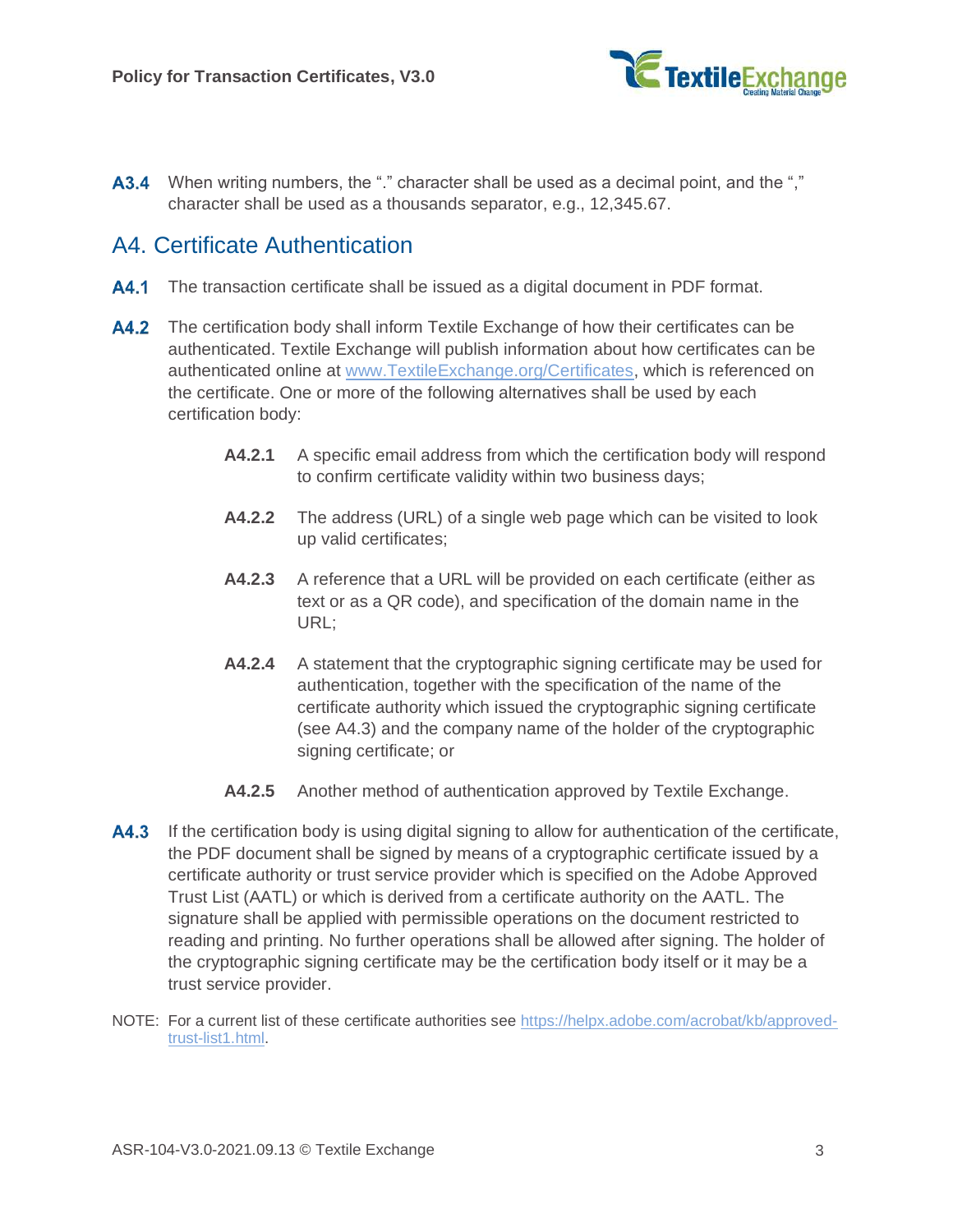

## A5. Multi-Standard Transaction Certificates

- **A5.1** A transaction certificate may be issued for multiple standards provided that all of the standards are covered on the same scope certificate for the seller.
- A5.2 A multi-standard transaction certificate shall include at least one product per listed standard.

## A6. Multiple Shipments on a Transaction Certificates

- A6.1 The certification body may issue a single transaction certificate that covers the information of multiple shipments, provided the following conditions are met:
	- **A6.1.1** The seller, seller's certification body, and buyer agree to include multiple shipments on a single transaction certificate, and agree on the number of shipments and/or time period.
	- **A6.1.2** All shipments on a single transaction certificates shall be sent from the same seller at the same location (Box 2).
	- **A6.1.3** All shipments on a single transaction certificate shall be sold to the same buyer (Box 3).
	- **A6.1.4** A transaction certificate shall not include more than 100 shipments Box 9) and 1000 products (Box 10).
- NOTE: The word 'product' refers to each unique product listing in Box 10 and not to individual units of a certified product.
	- **A6.1.5** The maximum time period that a single transaction certificates may cover is 90 calendar days from the date of the first shipment to the date of the last shipment.

## A7. Exceptions to Transaction Certificates

- A7.1 Transaction certificates shall not be issued for the following situations:
	- **A7.1.1** Sales or shipment of products between sites included on the same scope certificate (including groups); and
	- **A7.1.2** Sending and receiving of products between an organization and its subcontractors.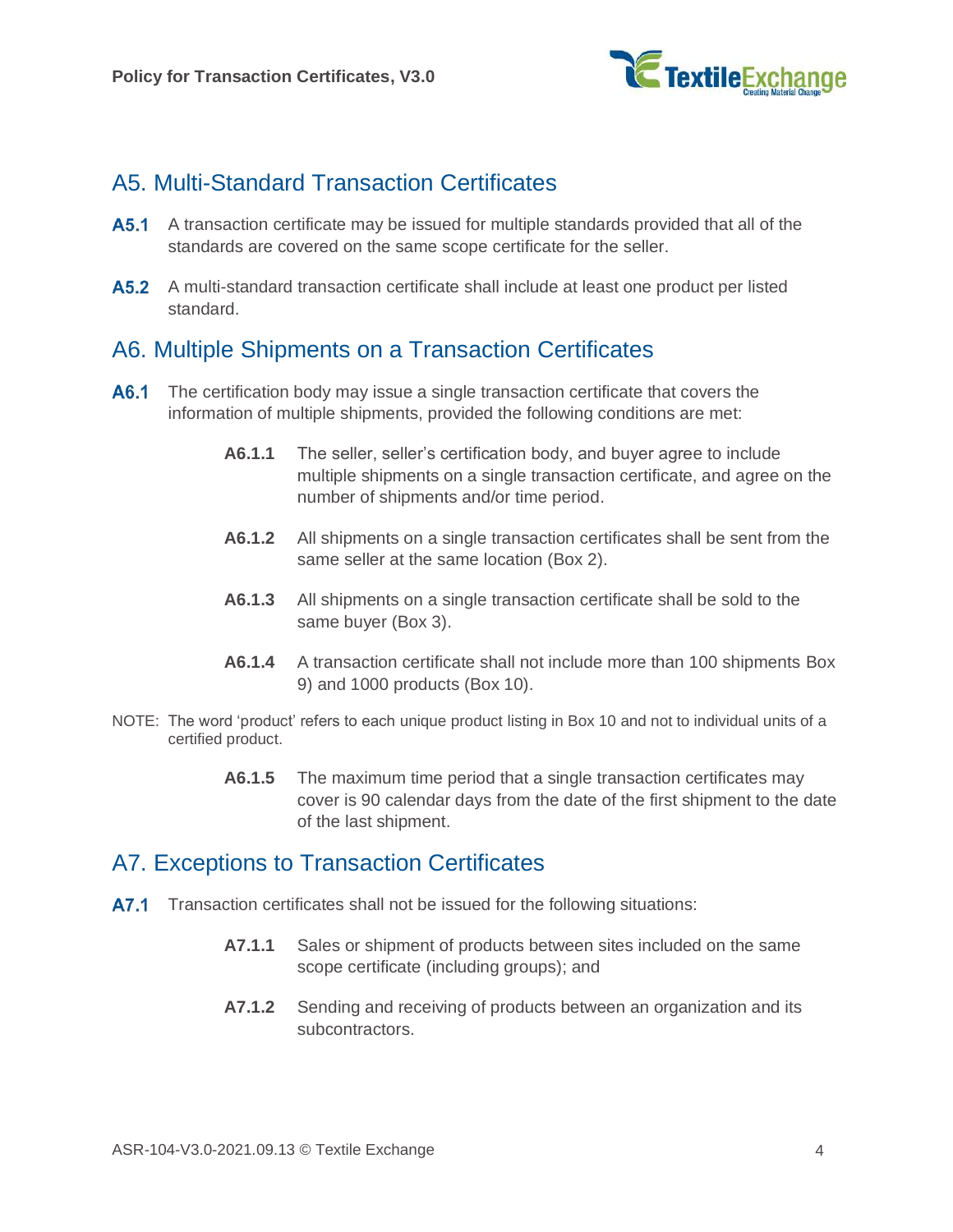

A7.2 Certified *brands* are not required to request outgoing transaction certificates. However, the certification body shall issue transaction certificates naming the brand as the seller upon receipt of a complete and valid application from the certified brand.

## A8. Timelines for Transaction Certificates

- A8.1 The certification body shall issue transaction certificates within 14 calendar days after receipt of a complete and valid application from a certified organization whose scope certificate was issued by the same certification body.
- A8.2 The certification body shall not issue a transaction certificate unless the certified organization held a valid scope certificate for the standard(s) with the same certification body on the applicable shipment date(s). A suspended, withdrawn, or expired scope certificate is not considered to be valid.
- <span id="page-4-1"></span>A8.3 The certification body shall issue a transaction certificate if a complete and valid application is received within 90 calendar days after the earliest shipment date and [A8.4](#page-4-0) is met, and shall not issue a transaction certificate if a complete and valid application is not received within 180 calendar days after the earliest shipment date.
- <span id="page-4-0"></span>A8.4 The certification body shall issue a transaction certificate if a complete and valid application is received within 30 calendar days after the scope certificate expires without being renewed or is withdrawn and shall not issue a transaction certificate if a complete and valid application is not received within 90 calendar days after the scope certificate expires without being renewed or is withdrawn.

| <b>Complete and Valid</b><br><b>Application Received</b>                           | <b>Certification Body</b><br><b>Required to Issue</b><br><b>Transaction</b><br><b>Certificate</b> | <b>Transaction</b><br><b>Certificate Allowed at</b><br><b>Certification Body's</b><br><b>Discretion</b> | <b>Transaction</b><br><b>Certificate</b><br><b>Not Allowed</b> |
|------------------------------------------------------------------------------------|---------------------------------------------------------------------------------------------------|---------------------------------------------------------------------------------------------------------|----------------------------------------------------------------|
| <b>Calendar days after</b><br>earliest shipment date<br>(A8.3):                    | $0 - 90$                                                                                          | $91 - 180$                                                                                              | $181+$                                                         |
| <b>Calendar days after scope</b><br>certificate expires or is<br>withdrawn (A8.4): | $0 - 30$                                                                                          | $31 - 90$                                                                                               | $91+$                                                          |

NOTE: The following table is provided for reference for the criteria of [A8.3](#page-4-1) and [A8.4:](#page-4-0)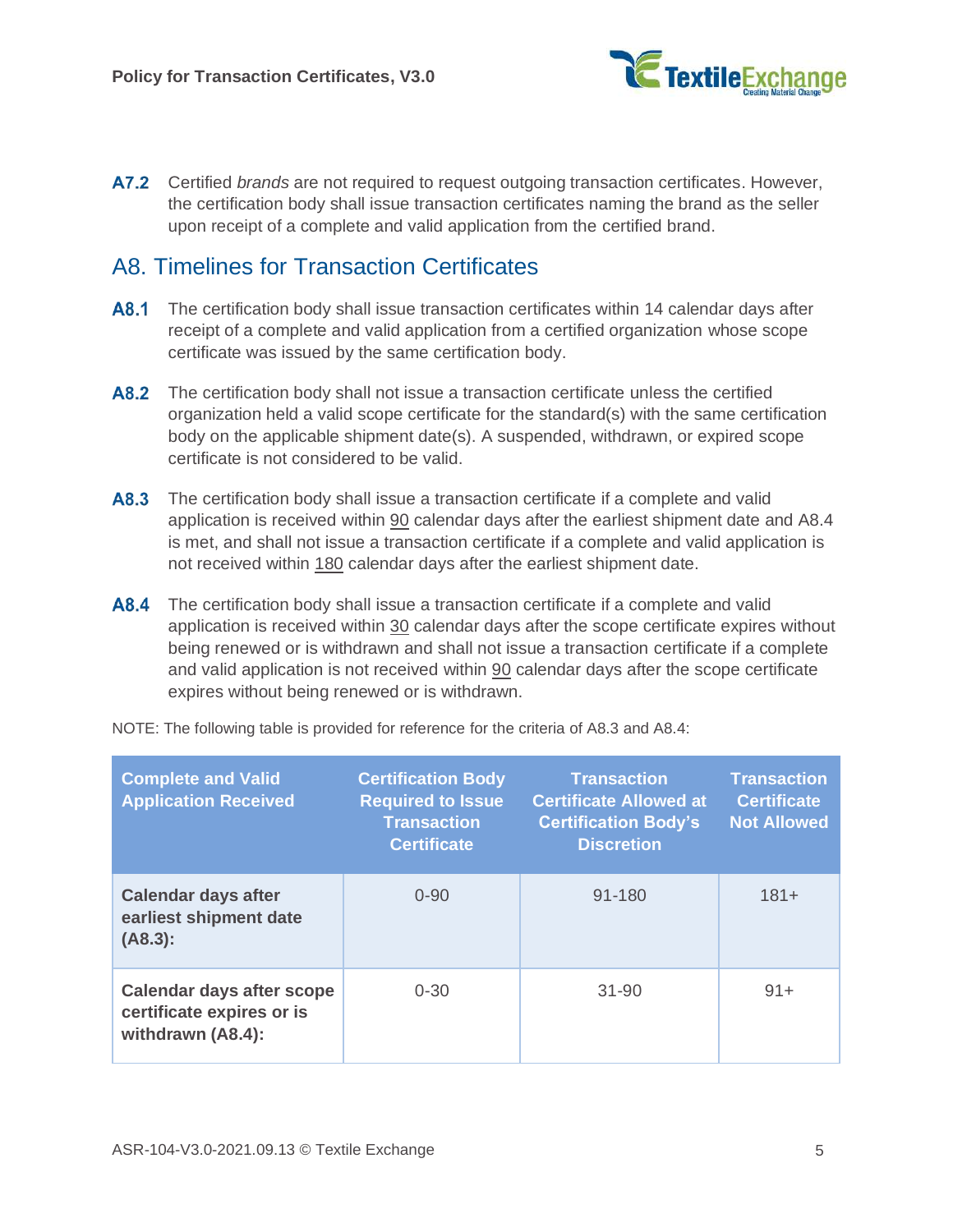

- A8.5 If a certified organization changes certification bodies, each transaction certificate shall be issued by the certification body who issued the scope certificate which was valid on the applicable shipment date(s).
- A8.6 The certification body shall not issue a transaction certificate if a scope certificate has been suspended or withdrawn due to critical or major non-conformities, including if the scope certificate was valid on the shipment date.

## Section B - Template

## B1. General Content

#### **B1.1** Title

The document shall be titled "Transaction Certificate (TC)". Other terms (such as "product certificate", "export certificate", or "certificate of inspection") are not allowed. The standard(s) shall be named as:

- **B1.1.1** Organic Content Standard (OCS);
- **B1.1.2** Global Recycled Standard (GRS);
- **B1.1.3** Recycled Claim Standard (RCS);
- **B1.1.4** Responsible Down Standard (RDS);
- **B1.1.5** Responsible Wool Standard (RWS);
- **B1.1.6** Responsible Mohair Standard (RMS);
- **B1.1.7** Responsible Alpaca Standard (RAS);
- **B1.1.8** Content Claim Standard (CCS), for approved generic claims using the CCS (e.g. country of origin); or
- **B1.1.9** The name of the applicable certification standard for claims to non-Textile Exchange standards using the CCS.

#### <span id="page-5-0"></span>**B1.2 Transaction Certificate Number**

Each transaction certificate shall have a unique alphanumeric transaction certificate number generated by the certification body.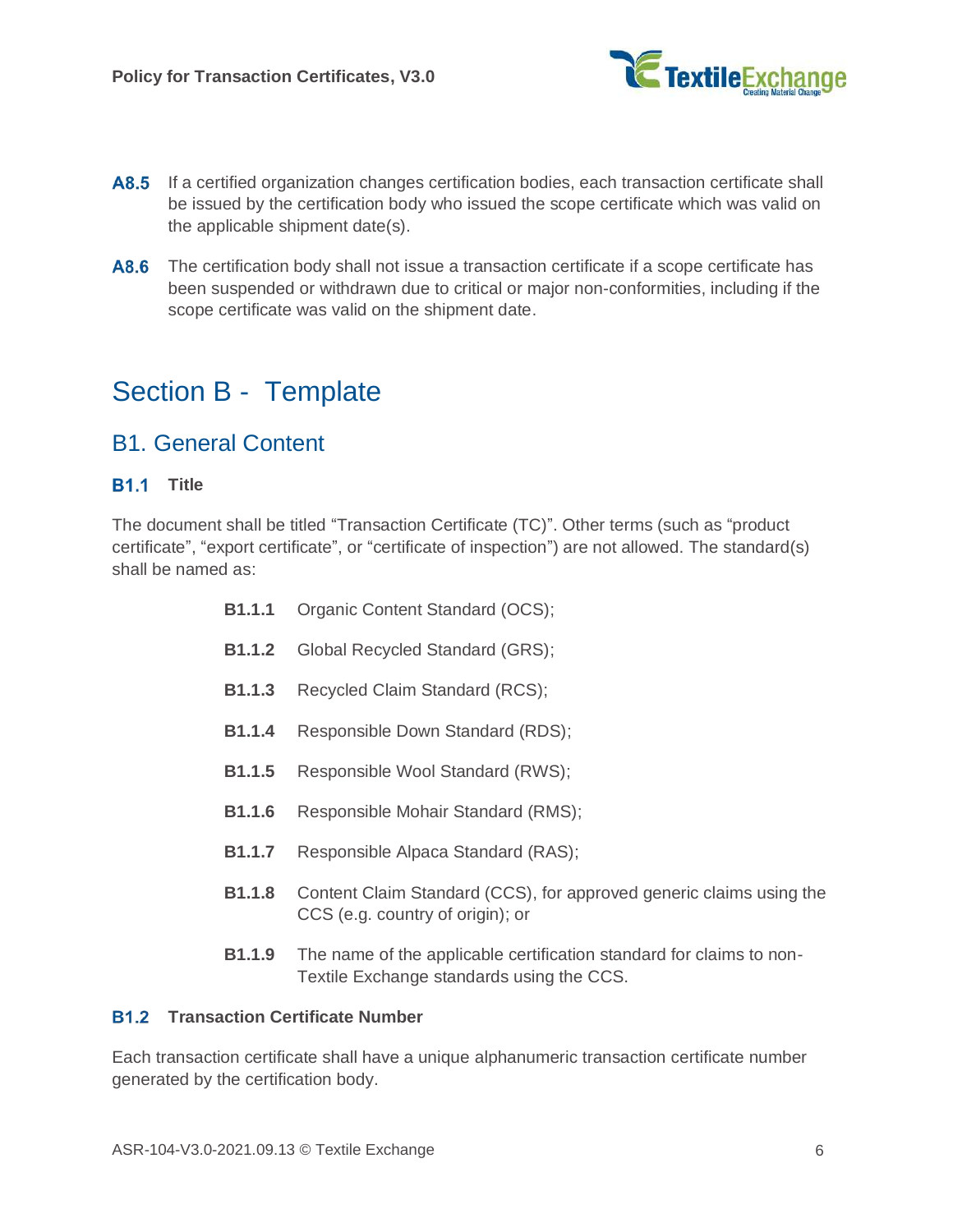

- **B1.2.1** The transaction certificate number shall begin with the unique threecharacter identifier assigned to the certification body by Textile Exchange. Each certification body's assigned licensing code is "CB-", followed by the identifier.
- **B1.2.2** The transaction certificate number shall not include any information which could potentially reveal the identity of the seller, including the seller's license number.

<span id="page-6-0"></span>EXAMPLE: A suggested example format for transaction certificate numbers is CB-Standard-Sequential Number. A GRS transaction certificate to an organization with license number TE-12345678 by a certification body with licensing code CB-ABC could then be ABC-GRS-000001. This is an example only and is not a required format.

#### **B1.3** Authorization

An authorization statement shall appear at the bottom of each page of the transaction certificate.

- **B1.3.1** The authorization statement shall include:
	- a. Place and Date of Issue;
	- b. Signature of Authorized Person;
	- c. Name of Authorized Signatory;
	- d. Certification Body Stamp or Logo; and
	- e. Standard Logo(s).
- **B1.3.2** The standard logo(s) shall be limited to the logo(s) which products included on the transaction certificate are eligible to be labeled with, with the following exceptions:
	- a. For claims to non-Textile Exchange standards using the CCS, the applicable standard logo shall be included and the CCS logo may be included; and
	- b. For generic claims to non-Textile Exchange standards using the CCS (e.g. country of origin), the CCS logo shall be included.

#### **B1.4 Footer**

The footer of each page of the transaction certificate shall include: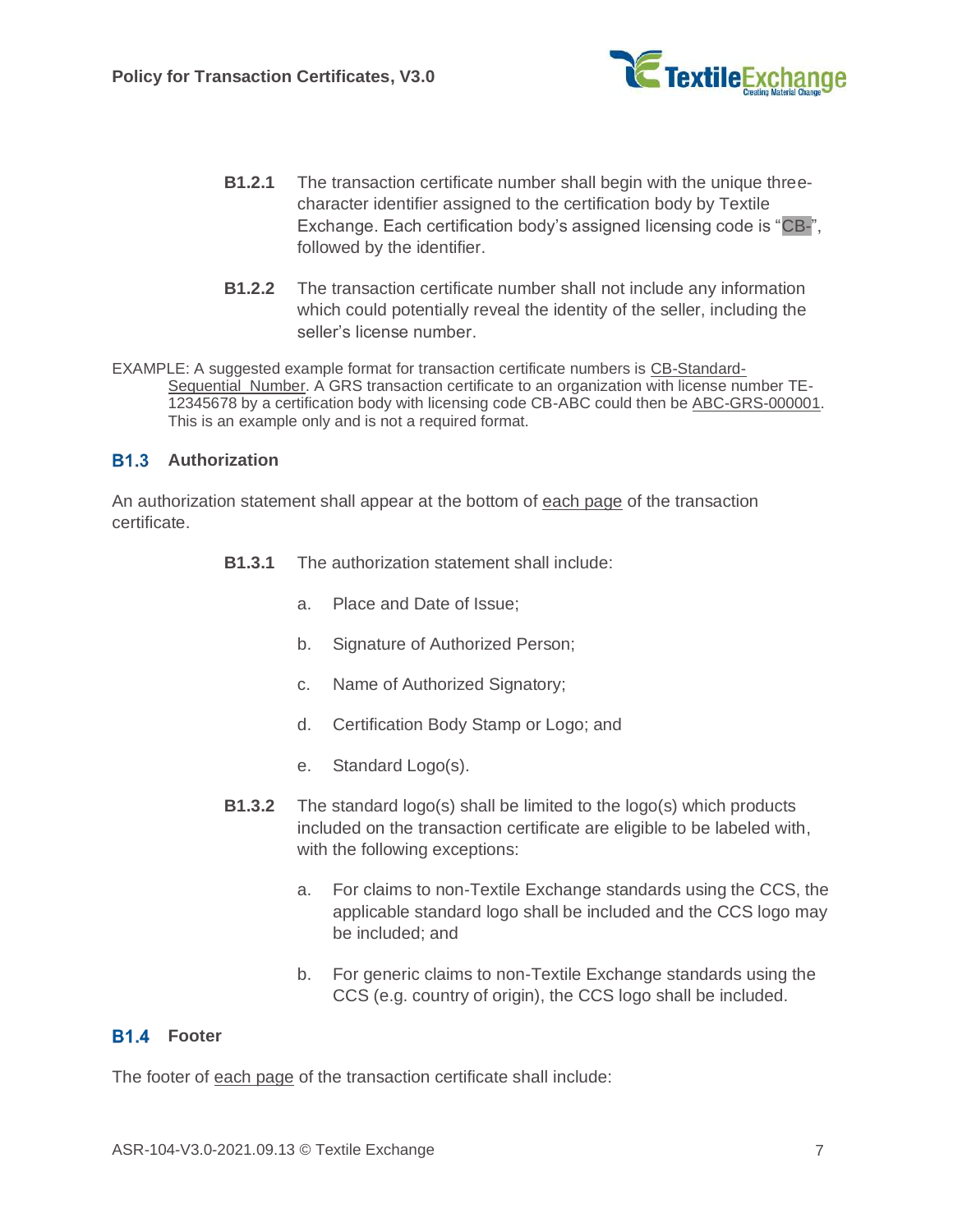

- **B1.4.1** One of the following version statements:
	- a. "This electronically issued document is the valid original version";
	- b. "This translation is provided for information purposes only." if the document is in any language other than English.
- **B1.4.2** The license number of the seller; and
- **B1.4.3** Page number in the format "Page X of Y" where 'X' is the current page and 'Y' is the total number of pages.

#### **B1.5 Header**

Beginning with the second page, each page shall include the transaction certificate number and "(continued)" in the header.

### B2. Numbered Boxes

#### **Box 1 – Certification Body**

The certification body's name, address, and Textile Exchange-assigned licensing code shall be specified.

#### **Box 2 – Seller of Certified Products**

The name and address of the seller of the certified products shall be specified.

- **B2.2.1** The seller's associated scope certificate number and license number shall be specified. If the time period of the shipments included on the transaction certificate is covered by multiple scope certificates (i.e. a recertification has occurred), the most recent scope certificate number shall be specified.
- **B2.2.2** The seller shall be a site which is named on the scope certificate. The seller shall not be a subcontractor.
- **B2.2.3** If the seller is not the certified organization (i.e. the main site specified on the scope certificate), the name of the certified organization shall be specified from the cover page of the scope certificate beside "Selling on behalf of".
- **B2.2.4** If the seller is the certified organization, the text "Selling on behalf of:" shall be removed.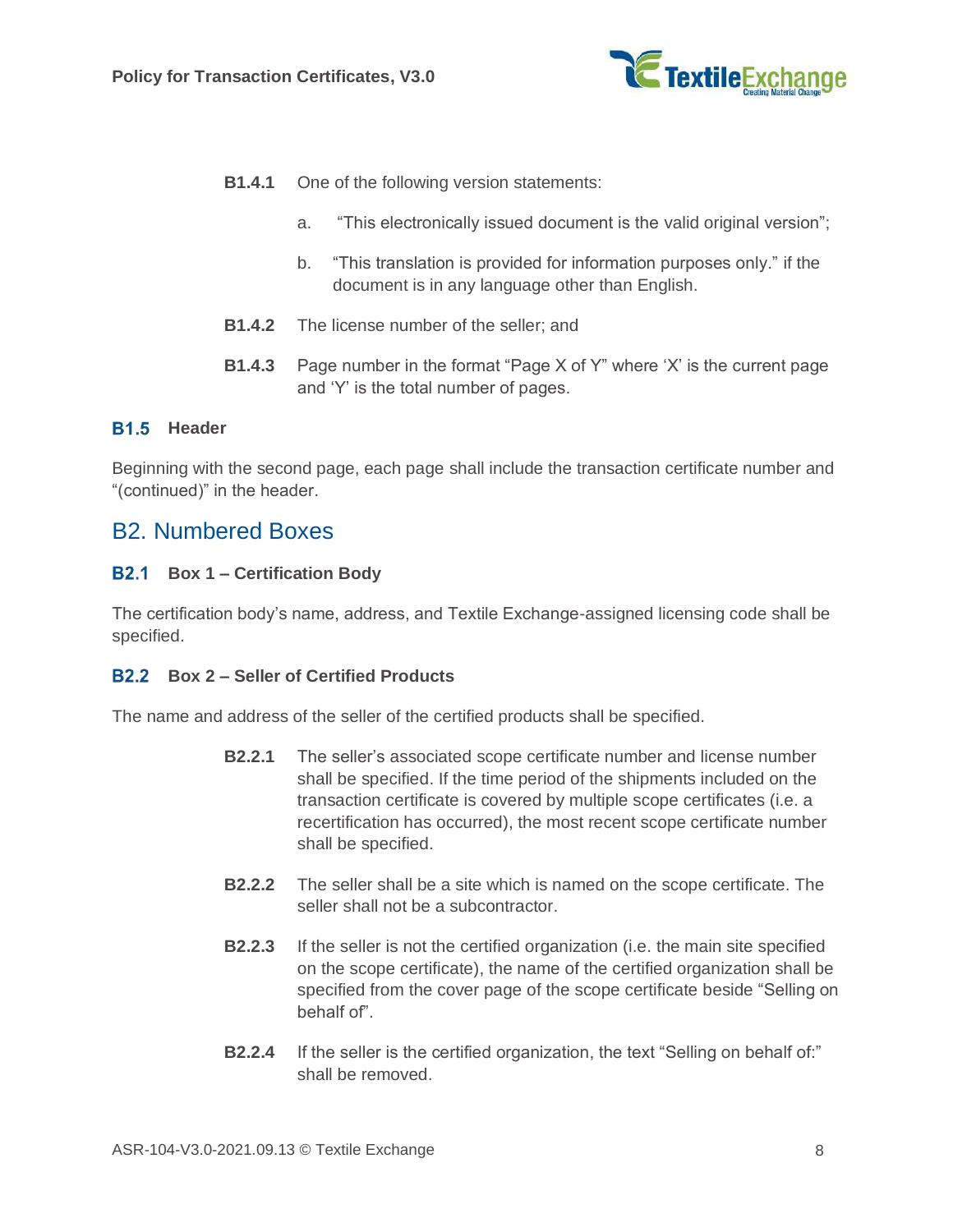

**B2.2.5** If a non-certified trader purchases the products from the seller and sells them to the buyer, the name of the trader shall be listed. (See *CCS-101 Content Claim Standard* for details of when this is permitted.)

#### <span id="page-8-3"></span>**Box 3 – Buyer of Certified Products**

The name and address of the buyer of the certified products shall be specified. If the buyer is certified to the standard(s):

- **B2.3.1** The buyer's license number(s) shall be specified.
- **B2.3.2** The buyer shall be a site which is named on the buyer organization's scope certificate. The buyer shall not be named as a subcontractor on the buyer organization's scope certificate.
- **B2.3.3** If the buyer is not the certified organization (i.e. main site specified on the buyer's scope certificate), the name of the certified organization shall be specified from the cover page of the buyer's scope certificate beside "Buying on behalf of". Subcontractor shall not be entitled to buy on behalf of the certified organization.
- **B2.3.4** If the buyer is the certified organization, the text "Buying on behalf of:" shall be removed.

#### <span id="page-8-0"></span>**Box 4 – Gross Shipping Weight**

The total weight of products covered by the transaction certificate including packaging and trims shall be specified in kilograms (kg). This shall be equal to the sum of the gross shipping weights for each shipment listed in Box 9 (see [B2.9.4\)](#page-11-0).

#### <span id="page-8-1"></span>**Box 5 – Net Shipping Weight**

The total weight of products covered by the transaction certificate excluding packaging shall be specified in kilograms (kg). This includes the weight of any non-claimed portion of the product including *trims*. This shall be equal to the sum of the net shipping weights for each product listed in Box 10 (see [B2.10.6\)](#page-12-0).

#### <span id="page-8-2"></span>**Box 6 – Certified Weight**

The total weight of claimed material in the products shall be specified in kilograms (kg), excluding non-certified material, packaging, and non-certified portions of the products. This shall be equal to the sum of the certified weights for each product listed in Box 10 (see [B2.10.7\)](#page-12-1). Certified weight includes any certified trims. For multi-standard transaction certificates, the certified weight shall be listed per standard.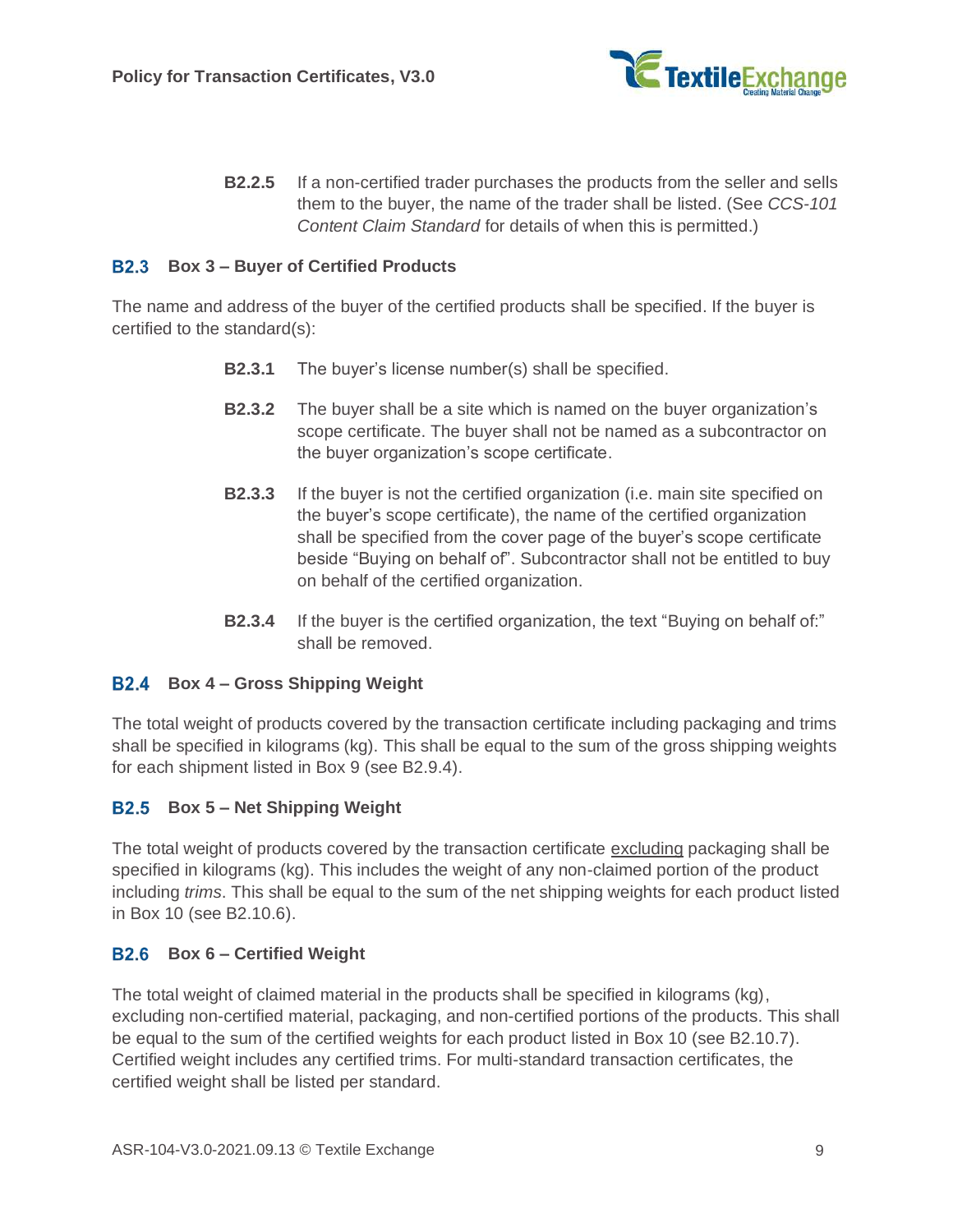

#### **Box 7 – Declarations by Certification Body**

The declarations as prescribed on the template shall be used.

- **B2.7.1** The declaration beginning "This is to certify that" shall be included with reference filled in to the standard name and acronym. For OCS only, the additional text "(an) organic farming standard(s) which is/are recognized by" shall be included.
- **B2.7.2** The final declaration beginning "This transaction certificate does not entitle" shall be included with reference to the standard acronym.
- <span id="page-9-0"></span>**B2.7.3** For OCS this box shall be used to declare if all of the organic fibers used meet the certification requirements of specific organic standards to refer to them as organic.
	- a. Information for the USDA NOP (United States) shall always be included, as follows: "Certification of the organic material used for the products listed complies with USDA NOP rules  $\Box$  yes  $\Box$ no".
	- b. In-conversion material shall not be listed as complying with USDA NOP rules.
	- c. Additional organic standards recognized by the OCS whose requirements are met may be listed based on *ASR-213*. This should include the national organic standard(s) for the countries of the buyer and the consignee listed on the transaction certificate.
- **B2.7.4** For use of the CCS for approved generic claims or non-Textile Exchange standards, the declaration "Certification of products included on this transaction certificate was done in accordance with the Content Claim Standard (CCS), which is owned by Textile Exchange." shall be included.

#### **Box 8 – Certified Input References**

The following certificate numbers shall be specified:

- **B2.8.1** The transaction certificate numbers of claimed input materials to this transaction certificate under "Input TCs", with the following exceptions, where "Not Applicable" shall be stated in this field:
	- a. Inputs to OCS first processors (see [B2.8.2\)](#page-10-0);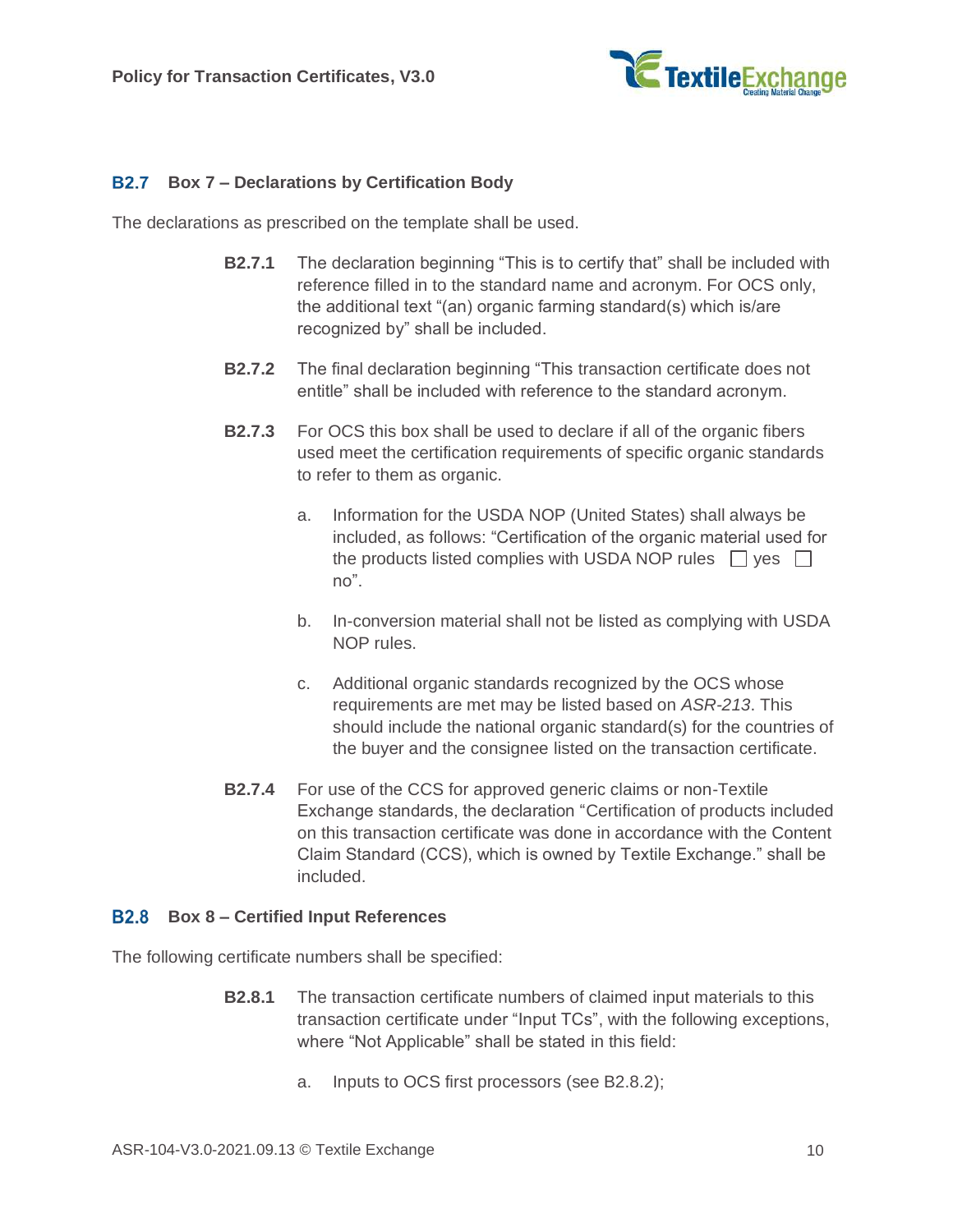

- b. RDS or RAF farm scope certificates, provided that no claimed materials have been purchased with certification claims;
- c. RCS and GRS material recyclers where a Material Declaration Form is used, except where the collector and/or concentrator is RCS or GRS certified;
- d. The first organization in the supply chain which is certified to the CCS, for the use of the CCS for non-Textile Exchange claims, if the applicable standard does not requiring an incoming transaction certificate at this stage; and
- e. Inputs from other standards where Textile Exchange grants full equivalency, if the other standard does not use transaction certificates.
- <span id="page-10-0"></span>NOTE: The license number(s) of the seller's supplier(s) is/are not required.
	- **B2.8.2** For OCS first processors, the scope certificate numbers of applicable farms, the farm transaction certificate numbers for applicable transactions, and the transaction certificate numbers for any purchases made from traders who are certified under the organic farming standard. If the organic farming standard does not provide transaction certificates, "Not Applicable" shall be stated in the applicable space.
- NOTE: Farm scope certificates, farm transaction certificates, and trader transaction certificates for organic materials are only required for OCS first processors. This information may be passed along the supply chain via subsequent transaction certificates.
	- **B2.8.3** For all transaction certificates where the seller is not an OCS first processor, the rows for "Farm SCs", "Farm TCs", and "Trader TCs for Organic Material" shall be removed.

#### <span id="page-10-2"></span>**Box 9 – Shipments**

<span id="page-10-1"></span>Detailed information shall be specified per shipment included on the transaction certificate, as follows:

- **B2.9.1** Shipment number A sequential number (1, 2, etc.) identifying the shipment within the transaction certificate.
- **B2.9.2** Shipment date.
- **B2.9.3** Shipment document number The identification number from the shipping document used to confirm the details of the shipment.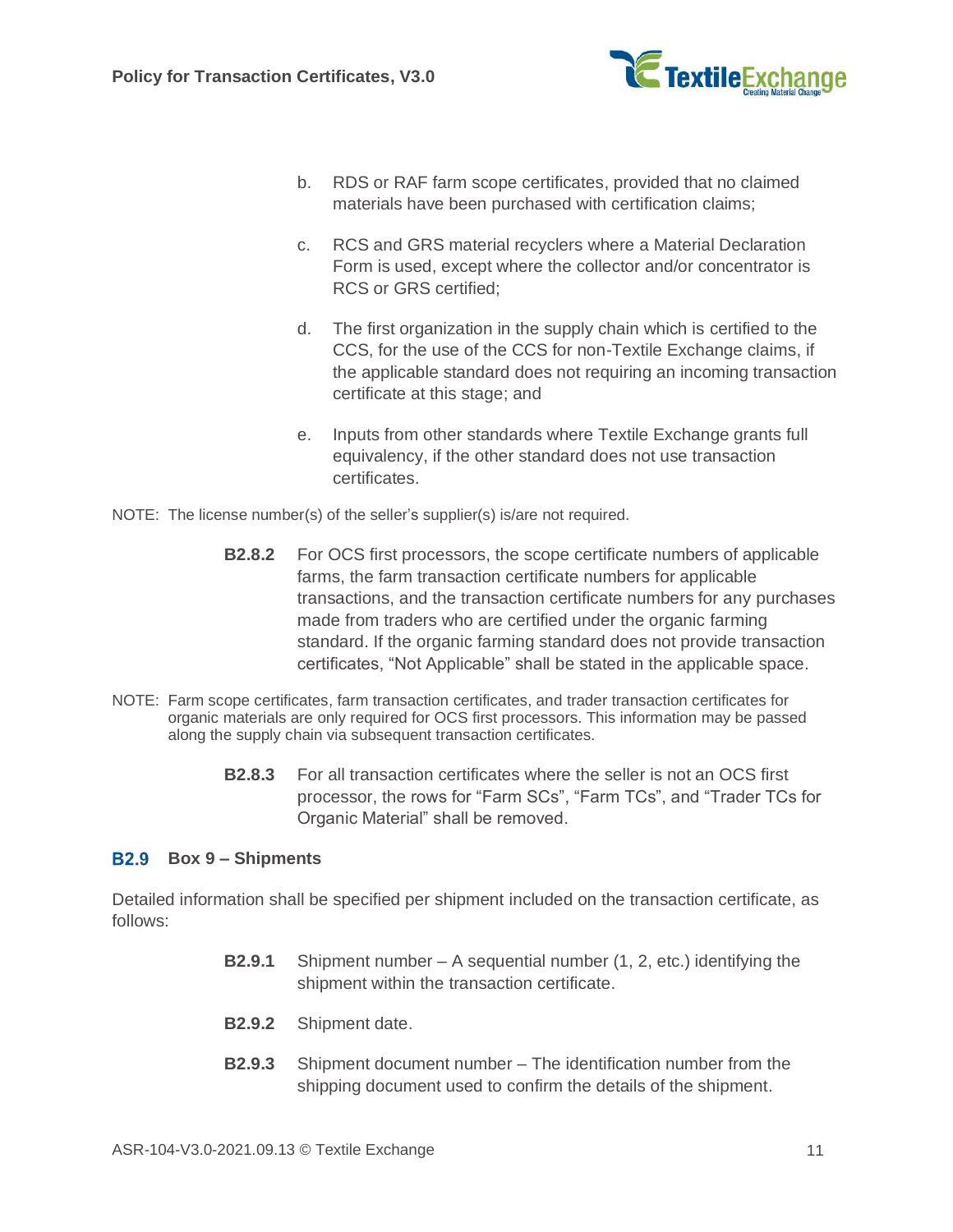

- <span id="page-11-0"></span>**B2.9.4** Gross shipping weight - The total weight of products in the shipment including packaging, in kilograms (kg). (See [B2.4.](#page-8-0))
- **B2.9.5** Invoice references The invoice numbers for all invoices included in the shipment. And
- **B2.9.6** Consignee name and address The name and address of the physical location which the products are shipped to. A facility which does not take physical possession of products shall not be named as the consignee. If the buyer is arranging part or all of the transportation, the address where the buyer picks up the certified products shall be specified as the consignee.
- EXAMPLE: The buyer arranges transportation from the seller's facility. The seller's facility is listed as the consignee.
- EXAMPLE: The seller arranges transportation to a port in the buyer's country. The buyer arranges transportation from the port. The port is listed as the consignee unless the seller submits transport documents from the port to the final destination.
- EXAMPLE: The buyer is a large retailer and may also be the brand. The seller arranges transportation to the buyer's warehouse/distribution center and the buyer arranges transportation to individual retail stores. The buyer's warehouse/distribution center is listed as the consignee.

#### <span id="page-11-2"></span>**Box 10 – Certified Products**

<span id="page-11-1"></span>Products shall only be listed on the transaction certificate if they are also included on the seller's scope certificate. Detailed information shall be specified per certified product included on the transaction certificate, as follows:

- **B2.10.1** Product number A sequential number (1, 2, etc.) identifying the product within the transaction certificate.
- **B2.10.2** Order number The seller's invoice number or the buyer's purchase order number with the product.
- **B2.10.3** Article number A number to uniquely identify the product in the seller's system (e.g. lot number, EAN, SKU). Where products which are the same except for color and/or size are included in the same product listing, a number which identifies all included products (e.g. lot number, style number) may be used.
- **B2.10.4** Number of units Number of units of the product. The metric of the units (e.g. bales, garments, fabric rolls) used shall be specified.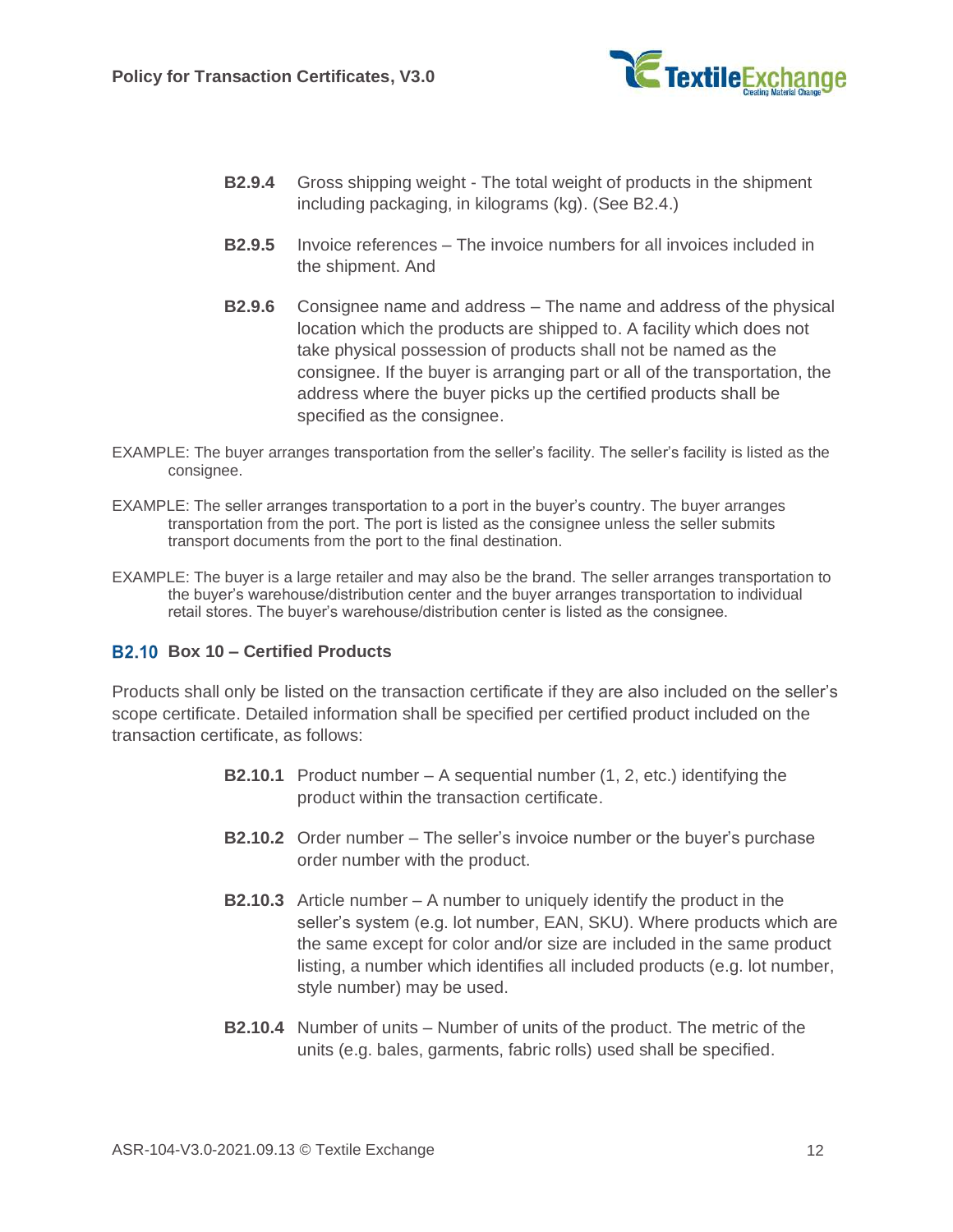

- **B2.10.5** Net shipping weight The total weight of the product excluding packaging, in kilograms (kg). (See [B2.5.](#page-8-1))
- <span id="page-12-0"></span>**B2.10.6** Supplementary weight – The total weight of the following:
	- a. Non-claimed *trims* excluded from the material composition; and
	- b. For component claims, the total weight of the product excluding the claimed component(s).
- EXAMPLE: A sweater has buttons which are classified as trim. The supplementary weight is the weight of the buttons.
- EXAMPLE: A component claim is made for the down filling in the jacket. The supplementary weight is the weight of the jacket without the down filling.
- <span id="page-12-2"></span><span id="page-12-1"></span>EXAMPLE: For a certified mattress shell, the supplementary weight would be the weight of all trims including supports, frames, and foam. (Note that this may only be done as a component claim since the trims exceed the limit for a product claim. See *CCS-101-V3.0 Content Claim Standard* D<sub>4</sub>.4 for further details.)
	- **B2.10.7** Certified weight The total weight of claimed material in the product, in kilograms (kg). (See [B2.6.](#page-8-2)) If the product is certified to multiple standards which are all included on a multi-standard transaction certificate, this shall be the total certified weight for all standards.
	- **B2.10.8** Production date The date of production of the product. Where the product was produced over multiple days, the latest date shall be used. If the seller did not process the product, the date shall be copied from the incoming transaction certificate. This information is optional.
	- **B2.10.9** Product category The applicable product category from *ASR-213*. The product category code shall be associated with a product listed on the scope certificate.
	- **B2.10.10** Product detail The applicable product detail from *ASR-213*. The product detail code shall be associated with a product listed on the scope certificate.
	- **B2.10.11** Material composition The material composition, including raw material codes from *ASR-213* in parentheses for the product or component(s), including both claimed and non-claimed raw materials. Trims may be excluded where permitted by the Content Claim Standard. The exact material composition with a percentage content per raw material is mandatory, with the exception of any trims which are excluded from composition calculations. (See *CCS-201 CCS User Manual* for more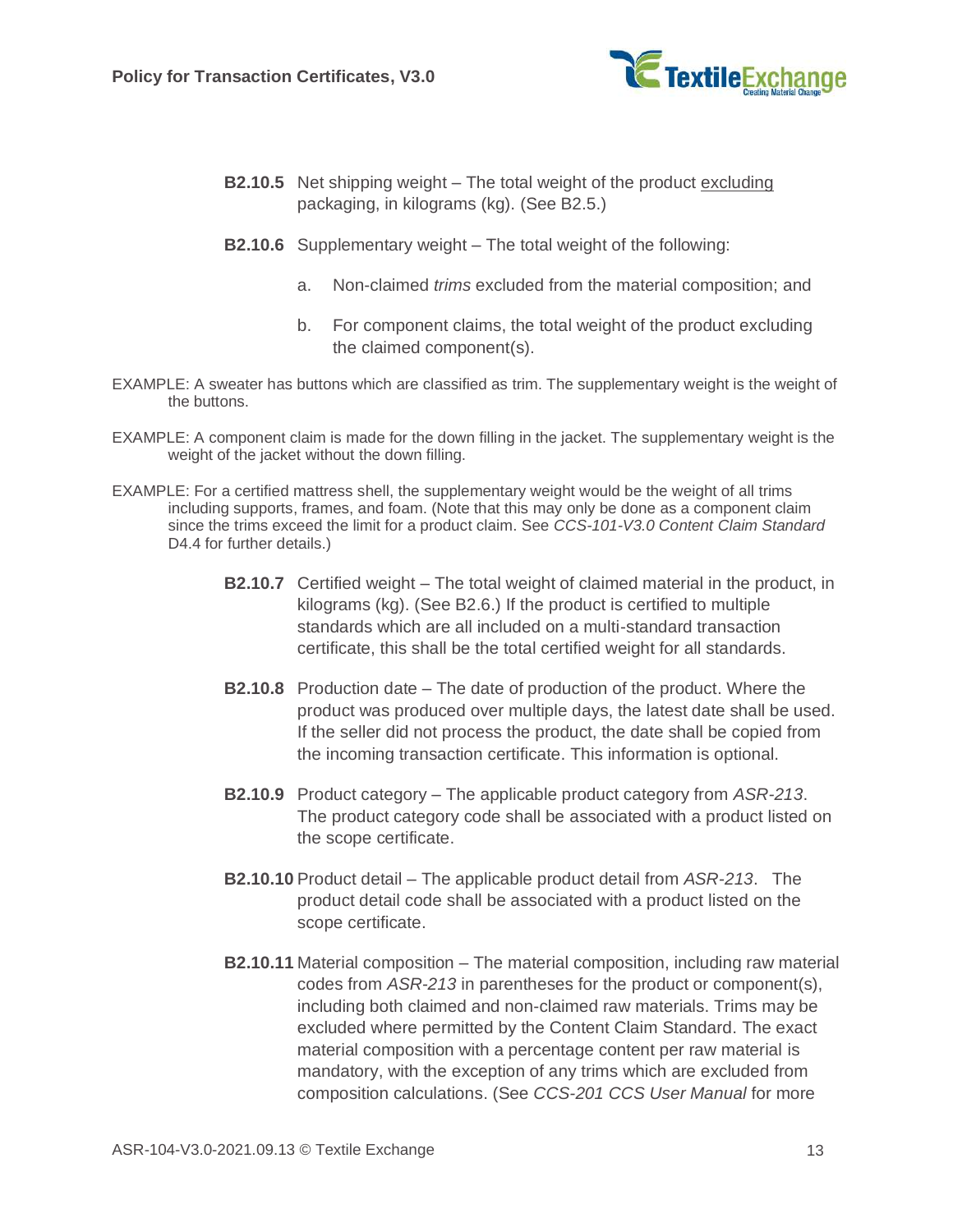

details.) See [B2.11.1](#page-14-0) for more details on material composition for components.

- **B2.10.12** Standard name(s) and label grade(s) Standard acronym(s) and the applicable label grade(s), as specified on the scope certificate for the product.
- <span id="page-13-0"></span>**B2.10.13** Additional information – Space for other relevant information such as product quality. At minimum, the following declarations shall be included where applicable. For component claims, the declarations shall instead be included in the applicable space in Box 10a for each component.
	- a. Identification of any trims which are excluded from the material composition;
	- b. If the product is also included on another transaction certificate for a Textile Exchange standard, "Also Standard\_Acronym certified.", followed by either "See separate Standard\_Acronym TC." or "See Standard\_Acronym TC TC\_Number.";
	- c. For fibers (PC0033, PC0034), the fiber length in mm, and fiber fineness in applicable unit;
	- d. For yarns (PC0029, PC0030, PC0031), the yarn count;
	- e. For fabrics (PC0025, PC0026, PC0027, PC0028, PC0039), the fabric gsm (weight in  $g/m^2$ ) and fabric construction (e.g. ends/picks per inch, yarn count); and
	- f. For garments and finished textile products, the fabric gsm for all fabrics with claimed material.
- **B2.10.14** Last processor name and license number The name of the last facility to process the product and license number of the organization whose scope certificate covered the processing. If the seller chooses not to list this information, "Undisclosed".
- **B2.10.15** Last processor country/area The country/area where the last processing of the product occurred. This information is mandatory even if the identity of the last processor is undisclosed.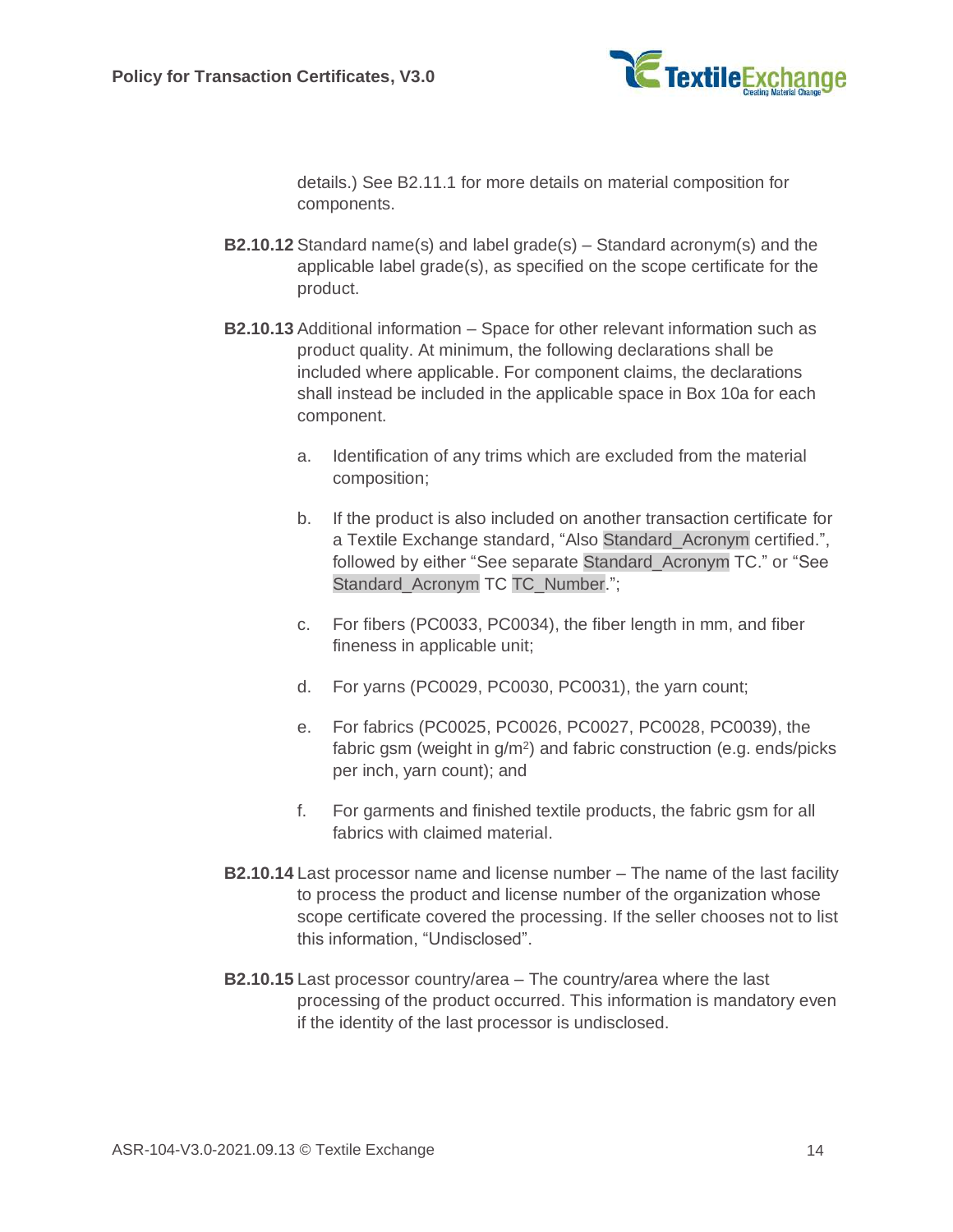

#### <span id="page-14-2"></span>**Box 10a – Certified Components**

<span id="page-14-0"></span>Components may be specified for *final products* only and shall not be used for products which are not final products.

- **B2.11.1** In the material composition in Box 10, the name of each certified component shall be identified in square brackets ([ ]) followed by the material composition for that component, and if more than one component is included, each component's material composition shall be separated with a semicolon (;). The material composition for each component shall match the material composition for that component included in Box 10a.
- **B2.11.2** Each certified component shall be specified separately in Box 10a.
- <span id="page-14-1"></span>**B2.11.3** Product/component number – The applicable product number followed by a sequential number (1, 2, etc.) identifying the component within the transaction certificate.
- **B2.11.4** Net shipping weight The total weight of the component(s) excluding packaging, in kilograms (kg). (See [B2.5.](#page-8-1))
- **B2.11.5** Supplementary weight The total weight of non-claimed *trims* excluded from the material composition of the component.
- **B2.11.6** Certified weight The total weight of claimed material in the component(s), in kilograms (kg). (See [B2.6.](#page-8-2)) If the component is certified to multiple standards which are all included on a multi-standard transaction certificate, this shall be the total certified weight for all standards.
- **B2.11.7** Component detail The name of the component, as specified on the scope certificate.
- **B2.11.8** Material composition The material composition of the component, as described for the product in [B2.10.11.](#page-12-2)
- **B2.11.9** Standard name(s) and label grade(s) Standard acronym(s) and the applicable label grade(s), as specified on the scope certificate for the product. And
- **B2.11.10** Additional information Space for other relevant information such as product quality. See [B2.10.13](#page-13-0) for required information.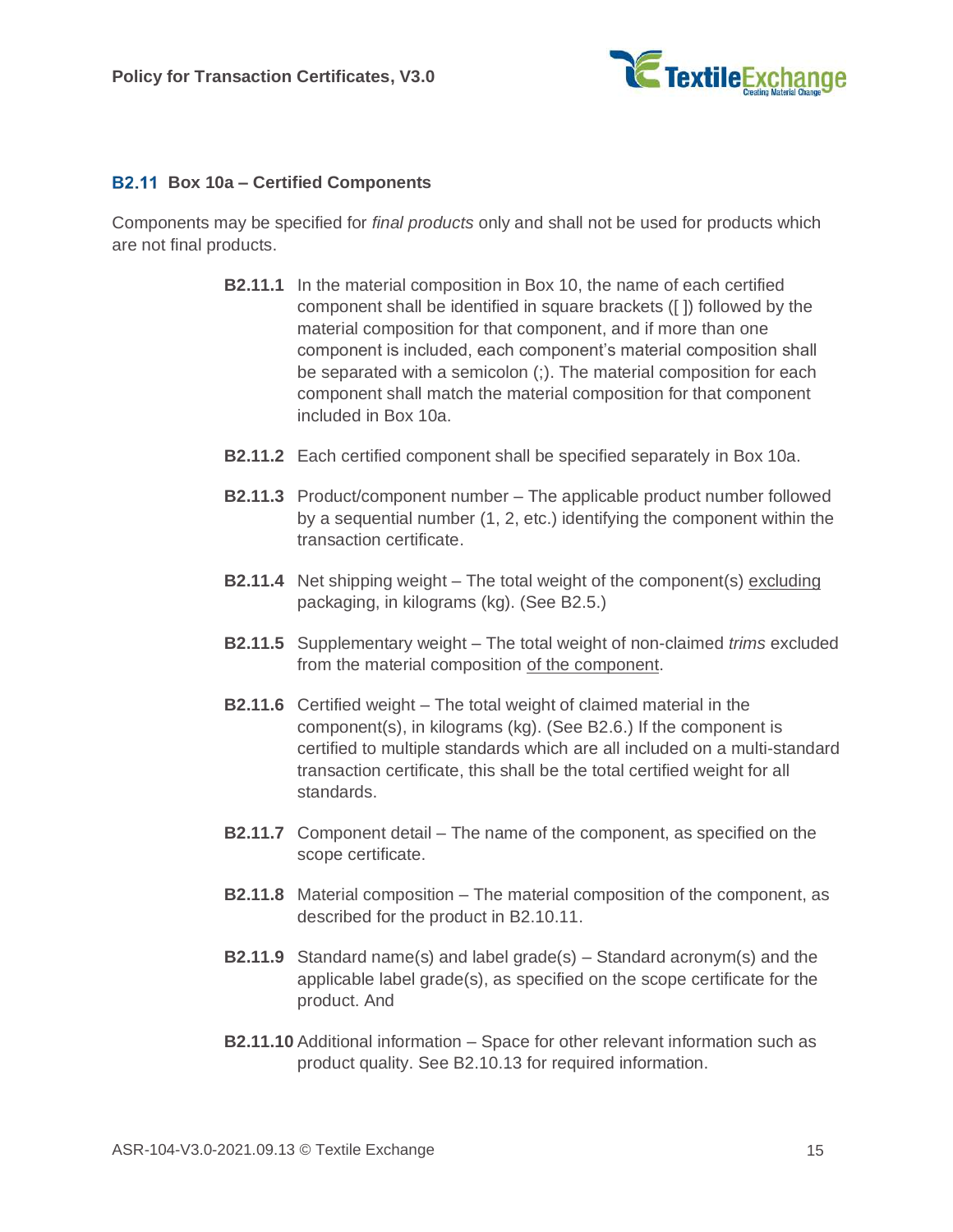

#### **B2.11.11** Where no components are specified, Box 10a may be removed from the template.

#### EXAMPLE:

#### **10. Certified Products**

| Product No.:                                 | 1                    | <b>Product Category:</b>             | Women's apparel (PC0002)                                                                                                                                  |  |
|----------------------------------------------|----------------------|--------------------------------------|-----------------------------------------------------------------------------------------------------------------------------------------------------------|--|
| Order No.:                                   | 12345                | Product Detail:                      | Jacket (PD0001)                                                                                                                                           |  |
| Article No.:                                 | XYZ12345678          | <b>Material Composition:</b>         | [Inner lining] 100% Recycled post-consumer polyester<br>(RM0189); [Filling] 100% Responsible down (RM0032); [Outer<br>shell] 100% Organic cotton (RM0104) |  |
| Number of Units:                             | $1000$ (pieces)      |                                      | Standard (Label Grade): GRS (GRS); RDS (RDS); OCS (OCS100)                                                                                                |  |
| Net Shipping Weight:                         | 150 kg               | Additional Info:                     | n/a                                                                                                                                                       |  |
| Supplementary Weight:                        | 50 kg                | Last Processor:                      | ABC company                                                                                                                                               |  |
| Certified Weight:<br><b>Production Date:</b> | 100 kg<br>2021-07-21 | - License Number:<br>- Country:      | CBN12345678<br>India                                                                                                                                      |  |
| <b>10a. Certified Components</b>             |                      |                                      |                                                                                                                                                           |  |
| Product/Component No.: 1/1                   |                      | <b>Component Detail:</b>             | Inner lining                                                                                                                                              |  |
| Net Shipping Weight:                         | 25 kg                | <b>Material Composition:</b>         | 100% Recycled post-consumer polyester (RM0189)                                                                                                            |  |
| Supplementary Weight:                        | $0$ kg               | Standard (Label Grade): GRS (GRS)    |                                                                                                                                                           |  |
| Certified Weight:                            | 25 kg                | Additional Info:                     | 60x47 epixppi; 350 gsm                                                                                                                                    |  |
| Product/Component No.:                       | 1/2                  | <b>Component Detail:</b>             | Filling                                                                                                                                                   |  |
| Net Shipping Weight:                         | 50 kg                | <b>Material Composition:</b>         | 100% Responsible down (RM0032)                                                                                                                            |  |
| Supplementary Weight:                        | 0 kg                 | Standard (Label Grade): RDS (RDS)    |                                                                                                                                                           |  |
| Certified Weight:                            | 50 kg                | Additional Info:                     | 800 fill power white duck down                                                                                                                            |  |
| Product/Component No.:                       | 1/2                  | <b>Component Detail:</b>             | Outer shell                                                                                                                                               |  |
| Net Shipping Weight:                         | 25 kg                | <b>Material Composition:</b>         | 100% Organic cotton (RM0104)                                                                                                                              |  |
| Supplementary Weight:                        | $0$ kg               | Standard (Label Grade): OCS (OCS100) |                                                                                                                                                           |  |
| Certified Weight:                            | 25 kg                | Additional Info:                     | 60x47 epixppi; 350 gsm                                                                                                                                    |  |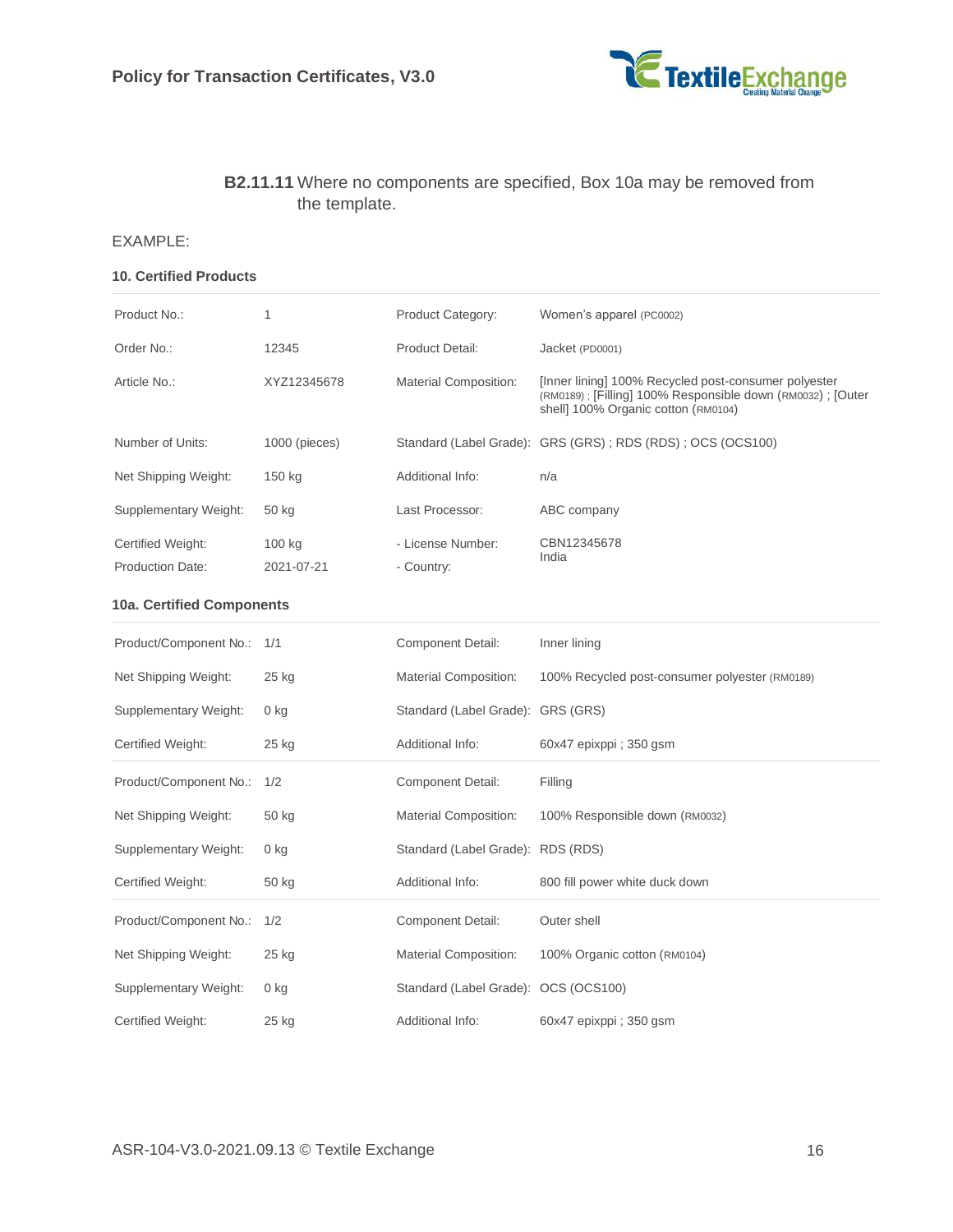

#### <span id="page-16-1"></span>**Box 11 – Certified Raw Materials and Declared Geographic Origin**

Each raw material and its geographic origin shall be listed.

- **B2.12.1** The following information shall be included:
	- a. The name of the raw material;
	- b. The raw material code from *ASR-213*, in parentheses;
	- c. The total certified weight of the raw material, in kilograms (kg);
	- d. Each country/area of origin of the raw material; and
	- e. Each state/province of origin of the raw material, in parentheses beside the applicable country/area.
- **B2.12.2** Geographic origin information for primary scopes shall be obtained from the following:
	- a. OCS: Organic farm scope certificate;
	- b. RCS/GRS: Material declaration form; and
	- c. RDS/RAF: Farm location(s), as specified on scope certificate.
- **B2.12.3** State/province information is required for all countries with states/provinces listed in *ASR-214 Geographic Classification*.
- **B2.12.4** The sum of the certified weights for all raw materials per standard shall be equal to the total certified weight in Box 6 (see [B2.6\)](#page-8-2).
- **B2.12.5** For inputs from standards to which Textile Exchange has granted full equivalency, geographic origin information shall be obtained from the other standard's transaction certificate (where applicable) or otherwise obtained from the seller's supplier.

#### **Box 12 – Declarations by Seller of Certified Products**

<span id="page-16-0"></span>This box provides space for declarations made by the seller which have not been verified by the certification body.

> **B2.13.1** The seller shall declare whether or not products included on the transaction certificate were outsourced while owned by the seller.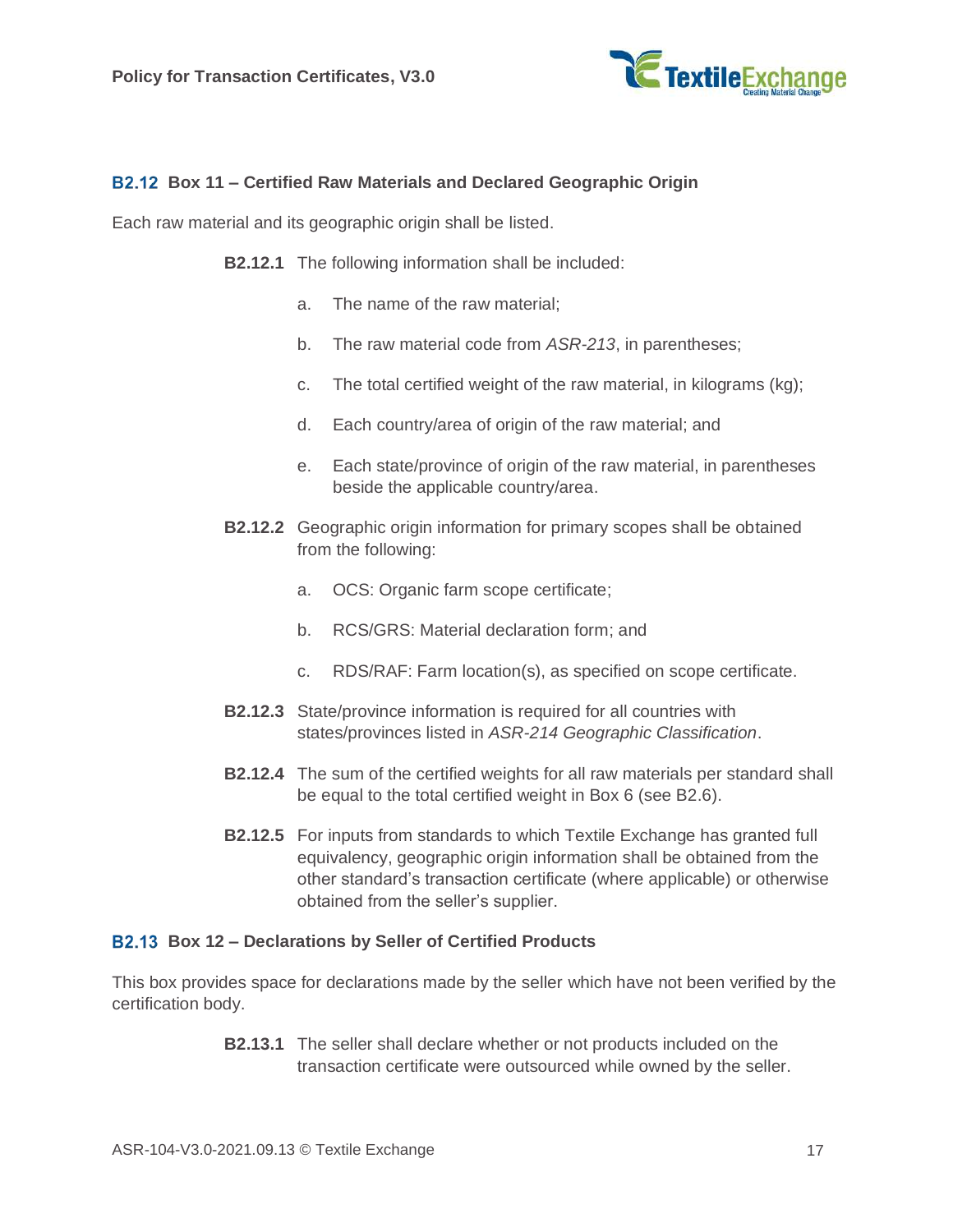

- **B2.13.2** The seller may declare further information about outsourcing such as the subcontractor name(s), processing steps, or specific products included in outsourcing.
- **B2.13.3** The seller may request that any other declaration be included provided that it does not include any of the following:
	- a. Information which is inaccurate or misleading;
	- b. References to brand names;
	- c. References to trade names (e.g. upland cotton);
	- d. Information or claims about certification standards or audits outside of Textile Exchange standards and approved claims using the CCS.

EXAMPLES: Other allowable declarations include the following:

- "Only products 1 and 2 were outsourced";
- "Supplier for product 1 was Supplier ABC";
- "Seller applied labels to product. Claim approval for product 1 is on file from buyer's certification body";
- "Broker ABC was involved in the sale of this product"; and
- References to other sales documentation not fully included above.
	- **B2.13.4** The certification body shall not include any declaration which they know to be inaccurate or misleading. The certification body may decline to include any declaration from the seller except based on [B2.13.1,](#page-16-0) or may add a statement that the declarations have not been verified by the certification body.

## Section C - Transition to the Policy and Template for Transaction Certificates 3.0

### <span id="page-17-0"></span>C1. Application of Transaction Certificate Policy 3.0

- The certification body should implement all of *ASR-104-V3.0 Policy for Transaction Certificates* no later than January 1, 2022, and shall do so no later than July 1, 2022.
- The certification body shall implement the following elements of *ASR-104-V3.0* no later than January 1, 2022: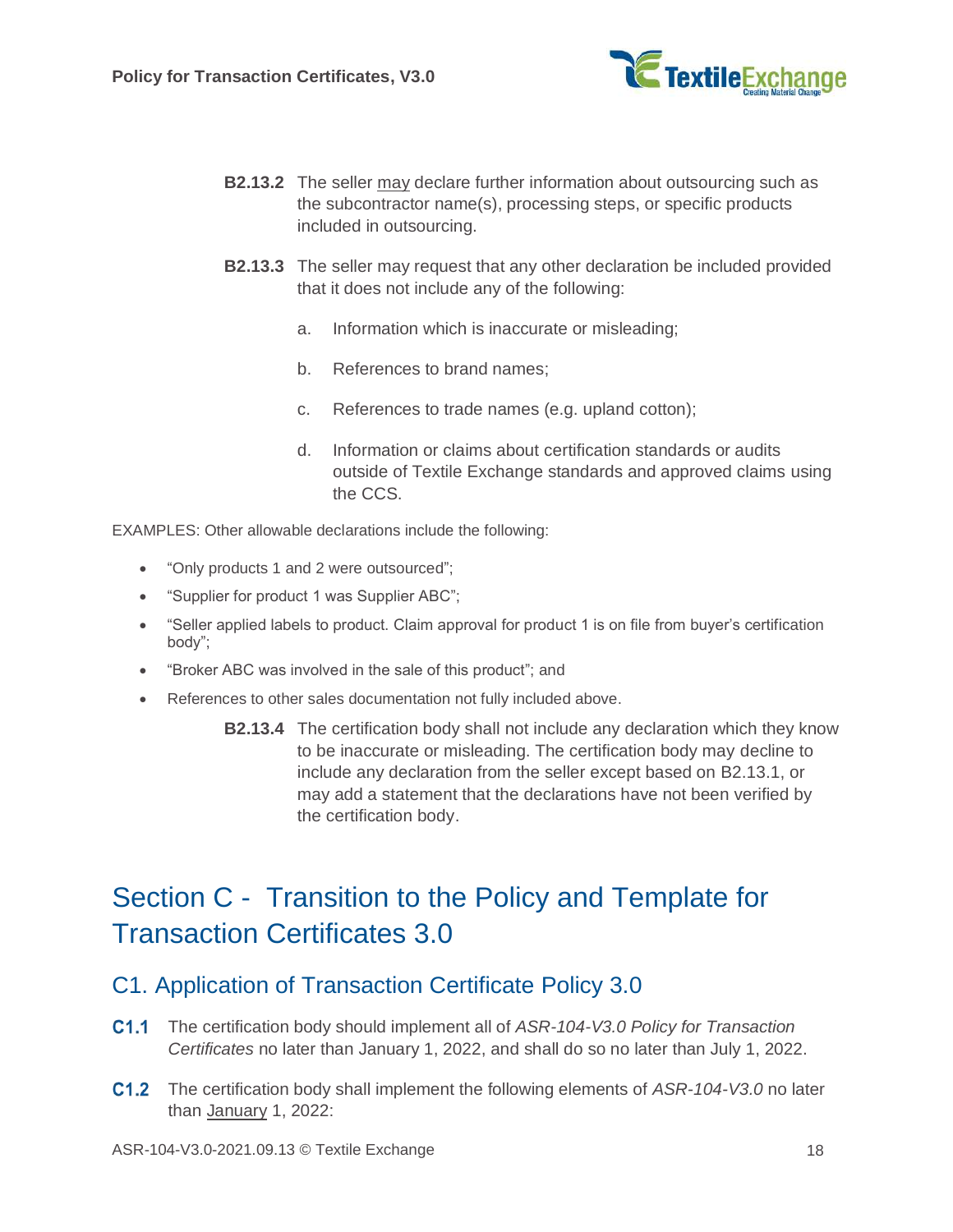

- **C1.2.1** Inclusion of all data required by both *ASR-104-V2.2* and *ASR-104-V3.0* on all transaction certificates;
- **C1.2.2** Informing Textile Exchange of the method of authentication which will be used, even if it is not yet fully implemented (see [A4\)](#page-2-1);
- **C1.2.3** Use of terminology and codes specified in *ASR-213-V1.1* (see [A2.5\)](#page-1-0);
- **C1.2.4** Use of geographic classification referred to in *ASR-214* (see [A3.2\)](#page-1-1);
- **C1.2.5** Ensuring that the transaction certificate number does not identify the seller (see [B1.2.2\)](#page-6-0); and
- **C1.2.6** Inclusion of shipment number (see [B2.9.1\)](#page-10-1), product number (see [B2.10.1\)](#page-11-1), and component number (see [B2.11.3\)](#page-14-1) as applicable.
- The certification body shall implement the following elements of *ASR-104-V3.0* no later than April 1, 2022:
	- **C1.3.1** Date and numbering formats (see [A3.3](#page-1-2) and [A3.4\)](#page-2-2);
	- **C1.3.2** Updated transaction certificate number format (see [B1.2\)](#page-5-0);
	- **C1.3.3** Updated format and data for shipments (see [B2.9\)](#page-10-2), products (see [B2.10\)](#page-11-2), and components (see [B2.11\)](#page-14-2);
- C1.4 The region of origin of raw materials (see [B2.12\)](#page-16-1) may be aggregated as allowed by *ASR-104-V2.2* for secondary scopes where the incoming transaction certificate does not include this information per raw material until July 1, 2022. For primary scopes or where the incoming transaction certificate includes this information, it shall be specified per raw material as of January 1, 2022.

## C2. Use of Transaction Certificate Template 3.0

- The certification body should implement all of *ASR-205-V3.0 Template for Transaction Certificates* no later than January 1, 2022, and shall do so no later than July 1, 2022.
- C2.2 Where specific data is required by January 1, 2022 or April 1, 2022 under [C1,](#page-17-0) that data shall be included on the transaction certificate by the same date.
- C2.3 The general formatting of the transaction certificate including updated box numbers shall be implemented by April 1, 2022.

### C3. Data Submissions to Textile Exchange